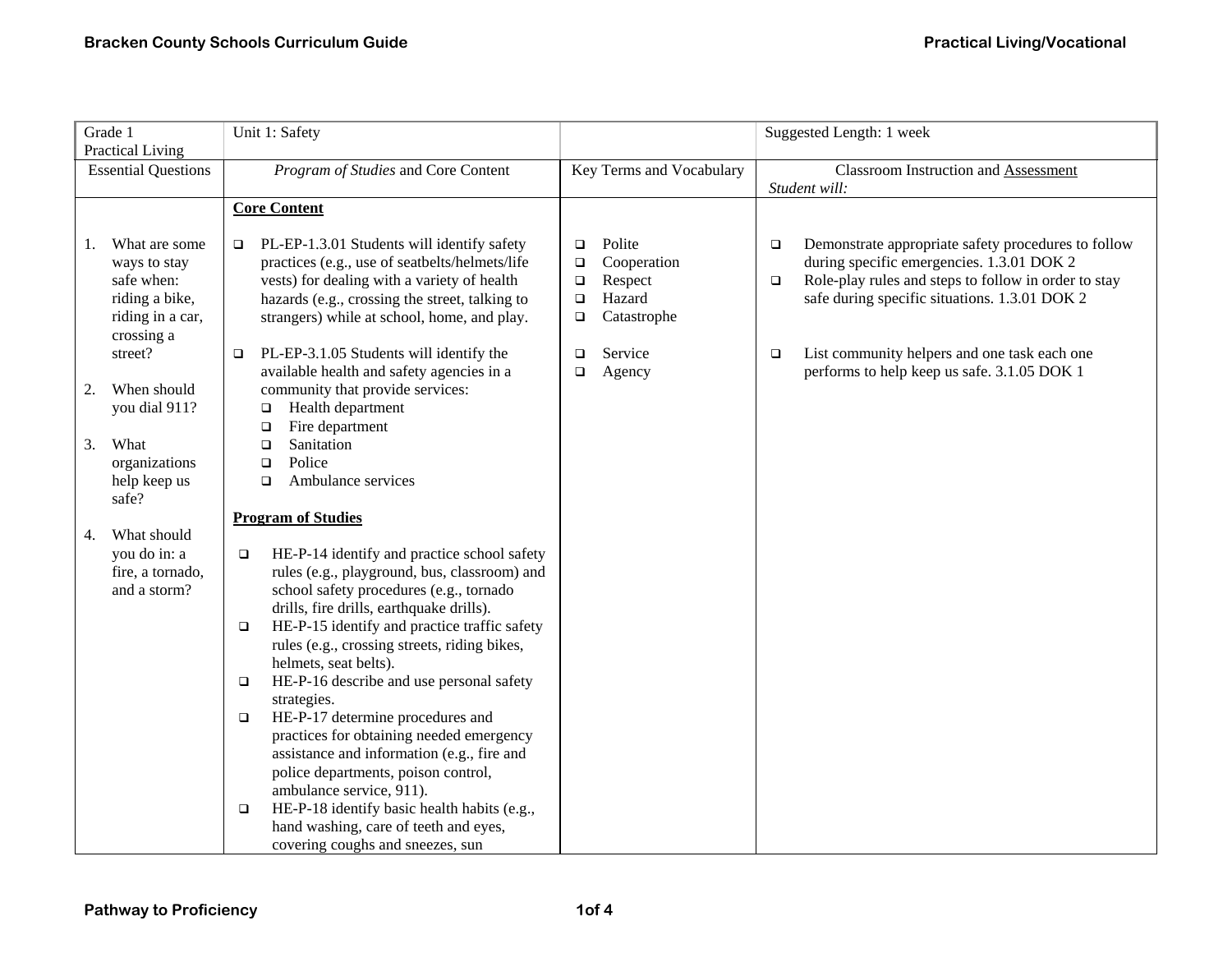| Grade 1                    | Unit 1: Safety                                                             |                          | Suggested Length: 1 week                    |
|----------------------------|----------------------------------------------------------------------------|--------------------------|---------------------------------------------|
| Practical Living           |                                                                            |                          |                                             |
| <b>Essential Questions</b> | Program of Studies and Core Content                                        | Key Terms and Vocabulary | <b>Classroom Instruction and Assessment</b> |
|                            |                                                                            |                          | Student will:                               |
|                            | protection) which affect self and others and<br>prevent spread of disease. |                          |                                             |
|                            | HE-P-37 become aware of appropriate<br>$\Box$                              |                          |                                             |
|                            | community agencies (e.g., police<br>department, fire department, health    |                          |                                             |
|                            | department, mental health provider) and the                                |                          |                                             |
|                            | health and safety services they provide.                                   |                          |                                             |
|                            | HE-P-40 identify health providers and the<br>$\Box$                        |                          |                                             |
|                            | services they provide in the community.                                    |                          |                                             |

| Grade 1<br><b>Practical Living</b> | <b>Unit 2: Vocational</b>                                                                                                                                                                                     |                                                     | <b>Suggested Length:</b>                                                                                                                               |
|------------------------------------|---------------------------------------------------------------------------------------------------------------------------------------------------------------------------------------------------------------|-----------------------------------------------------|--------------------------------------------------------------------------------------------------------------------------------------------------------|
| <b>Essential Questions</b>         | <b>Program of Studies and Core Content</b>                                                                                                                                                                    | <b>Key Terms and</b><br><b>Vocabulary</b>           | <b>Classroom Instruction and Assessment</b><br>Student will:                                                                                           |
|                                    | <b>Core Content</b>                                                                                                                                                                                           |                                                     |                                                                                                                                                        |
|                                    | PL-EP-4.1.01 Students will identify reasons<br>$\Box$<br>why people work (food, clothing, shelter).                                                                                                           | Income<br>$\Box$<br><b>Needs</b><br>◻               | Discuss parents job and why they work. 4.1.01 DOK 1<br>❏<br>List one or more needs that income provides. 4.1.01<br>$\Box$<br>DOK <sub>1</sub>          |
|                                    | PL-EP-4.1.02 Students will identify jobs (e.g.,<br>$\Box$<br>teacher, police officer) relating to 2 of the<br>Kentucky Career Clusters (Education, Public<br>Service) and describe these jobs.                |                                                     |                                                                                                                                                        |
|                                    | PL-EP-4.1.03 Students will identify how<br>□<br>academic classes (e.g., reading and writing)<br>relate to various jobs. DOK 1                                                                                 |                                                     |                                                                                                                                                        |
|                                    | PL-EP-4.2.01 Students will identify how<br>□<br>personal responsibility and good work<br>habits (e.g., attendance, work done on time,<br>follow directions) are important at home,<br>school, and work. DOK 1 | Responsibility<br>$\Box$<br>Dependability<br>$\Box$ | Identify examples of a responsible person. 4.2.01 DOK<br>❏<br>Name a consequence of not following directions and<br>□<br>give an example. 4.2.01 DOK 2 |
|                                    | PL-EP-4.2.02 Students will describe team<br>□<br>skills (e.g., cooperation, communication)<br>used to compete tasks more efficiently at                                                                       |                                                     |                                                                                                                                                        |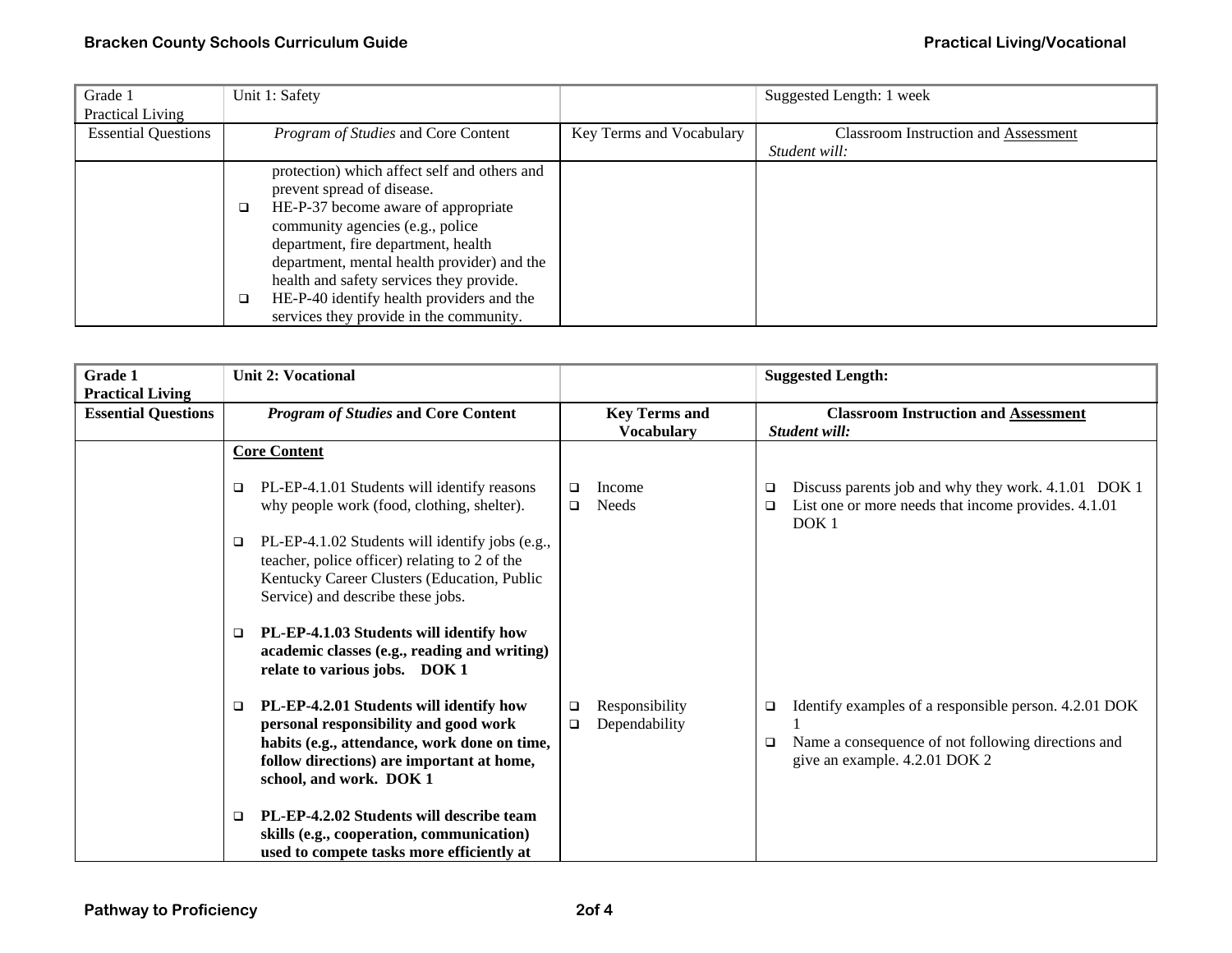| <b>Grade 1</b>             | Unit 2: Vocational                                                                                                                                  |                      | <b>Suggested Length:</b>                                                        |
|----------------------------|-----------------------------------------------------------------------------------------------------------------------------------------------------|----------------------|---------------------------------------------------------------------------------|
| <b>Practical Living</b>    |                                                                                                                                                     |                      |                                                                                 |
| <b>Essential Questions</b> | <b>Program of Studies and Core Content</b>                                                                                                          | <b>Key Terms and</b> | <b>Classroom Instruction and Assessment</b>                                     |
|                            |                                                                                                                                                     | <b>Vocabulary</b>    | Student will:                                                                   |
|                            | home, school and work. DOK 1                                                                                                                        |                      |                                                                                 |
|                            | PL-EP-4.3.01 Students will identify<br>technology tools (e.g., electronic games,<br>phones, computers) that are used in homes<br>and schools. DOK 1 | Technology           | Identify types of technology used for recreation and<br>□<br>work. 4.3.01 DOK 1 |

| <b>Grade 1</b><br><b>Practical Living</b> | <b>Unit 3: Consumer Education</b>                                                                                                                    |                                                              | <b>Suggested Length:</b>                                                                                    |
|-------------------------------------------|------------------------------------------------------------------------------------------------------------------------------------------------------|--------------------------------------------------------------|-------------------------------------------------------------------------------------------------------------|
| <b>Essential Questions</b>                | <b>Program of Studies and Core Content</b>                                                                                                           | <b>Key Terms and</b><br><b>Vocabulary</b>                    | <b>Classroom Instruction and Assessment</b><br>Student will:                                                |
|                                           | <b>Core Content</b>                                                                                                                                  |                                                              |                                                                                                             |
|                                           | PL-EP-3.1.01 Students will identify the<br>□<br>difference between wants and needs as it<br>relates to consumer decisions.                           | Wants<br>$\Box$<br><b>Needs</b><br>$\Box$                    | Identify and lists, wants and needs using a T-chart.<br>□<br>3.1.01 DOK 1                                   |
|                                           | PL-EP-3.1.02 Students will describe major<br>$\Box$<br>factors (price, quality, features) to consider<br>when making consumer decisions. DOK 1       |                                                              |                                                                                                             |
|                                           | PL-EP-3.1.03 Students will identify ways<br>$\Box$<br>consumer's buying practices are influenced<br>by peer pressure. DOK 1                          |                                                              |                                                                                                             |
|                                           | PL-EP-3.1.04 Students will identify<br>$\Box$<br>consumer actions (reusing, reducing,<br>recycling) that impact the environment.<br>DOK <sub>1</sub> | Consumer<br>$\Box$<br>Resource<br>$\Box$<br>Environment<br>□ | Define recycle and list one or more ways you can<br>$\Box$<br>recycle to help the environment. 3.1.04 DOK 1 |
|                                           | PL-EP-3.2.01 Students will describe<br>$\Box$<br>different ways to save money (e.g., piggy<br>bank, local bank, savings bonds). DOK 1                | Income<br>$\Box$<br>Saving<br>$\Box$                         | Discuss different ways they save. 3.2.01 DOK 1<br>□                                                         |
|                                           | <b>Program of Studies</b>                                                                                                                            |                                                              |                                                                                                             |
|                                           | HE-P-1 become aware of what it means to<br>□                                                                                                         |                                                              |                                                                                                             |